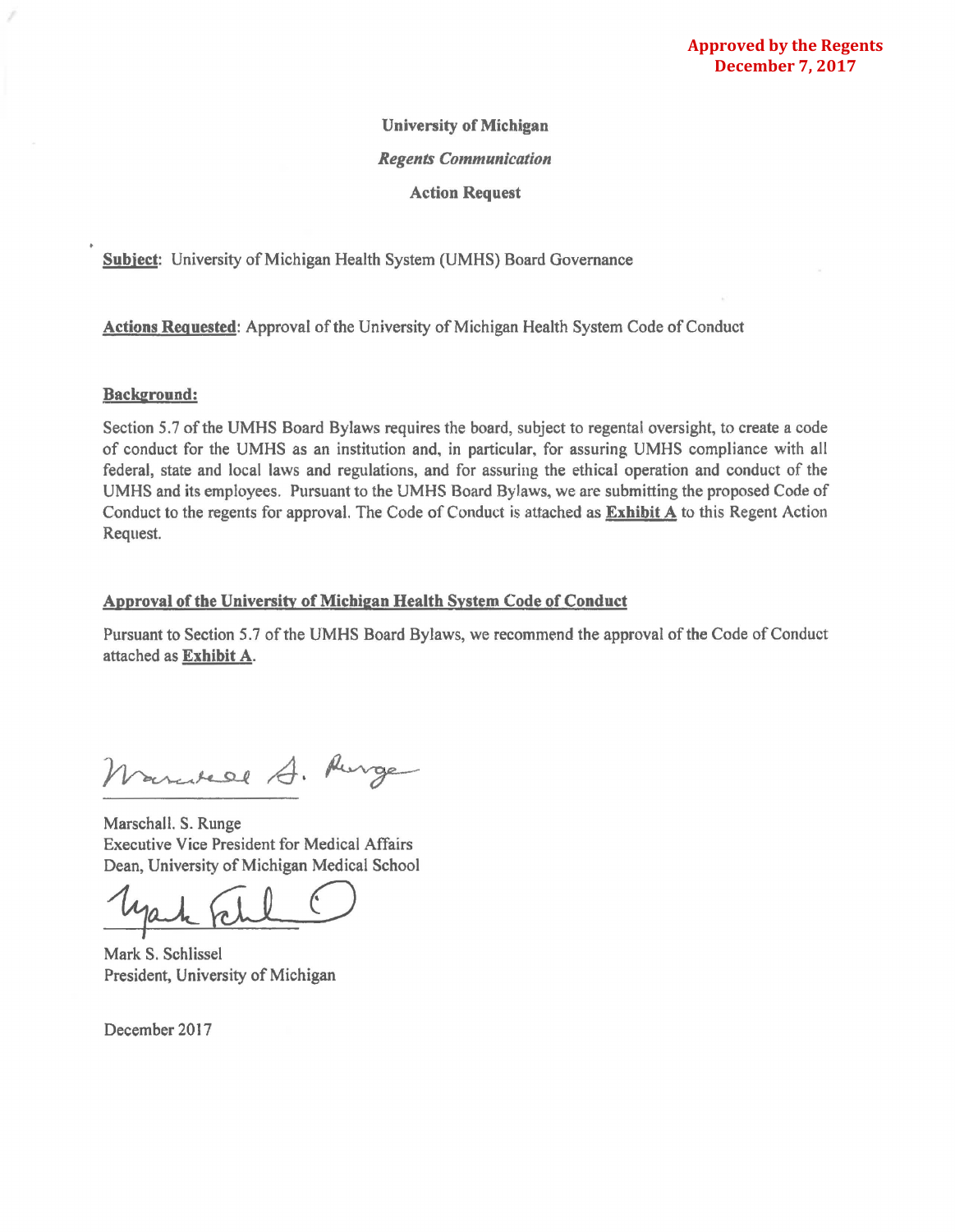## **University of Michigan Health System Code of Conduct Attestation**

**The [University of Michigan Health System](http://www.med.umich.edu/) (UMHS) is committed to excellence and leadership in patient care, education and research.** As an employee, faculty member, student, trainee, visitor, scholar, volunteer or vendor, I understand that I play a vital role in the success of the UMHS [mission](http://www.med.umich.edu/1busi/mission.htm) and that I will be held accountable for compliance with applicable law and University and UMHS policies and procedures. This statement summarizes the standards of conduct that UMHS requires me to uphold:

 **Knowledge, understanding and compliance with the policies and procedures that apply to my work.** I agree to comply with all of the policies and procedures that relate to my work at UMHS, including the [Code of Conduct.](http://www.med.umich.edu/u/compliance/resources/code/index.htm) I agree that if I do not know whether an action is permitted, I will ask my supervisor or review the relevant policies. Sources include the U-M [Standard Practice Guide,](http://spg.umich.edu/) [UMHS policies,](http://www.med.umich.edu/i/policies/umh/toc.html) and unit (e.g., Medical School, Hospital), department, and division-level policies and procedures. The UMHS [compliance website](http://www.med.umich.edu/u/compliance/) has additional information. If I do not know what is permitted or required, I may contact the [UMHS Compliance Office](http://www.med.umich.edu/compliance/index.htm) at (734) 615-4400 or the [Health System Legal Office](http://www.med.umich.edu/u/attorney/) at (734) 764- 2178 for guidance.

 **Avoiding fraud, waste and abuse**. I will accurately and honestly perform my work for UMHS, and will not engage in any activity intended to defraud anyone of money, property or services. I will not request or accept payment, either directly or indirectly, that is intended to induce referrals, or to induce the purchasing, leasing, ordering or arranging for any item or service at or from any organization or facility. I will comply with [UMHS](http://www.med.umich.edu/i/policies/umh/01-04-003.html) and [University](http://spg.umich.edu/pdf/201.65-1.pdf) policies on conflicts of interest and on interactions between [vendors and faculty/staff.](http://www.med.umich.edu/i/policies/umh/01-04-008.htm) I have reviewed and understand the [summary](http://www.med.umich.edu/u/medlaw/false.htm) of federal and state false claims and whistleblower protection laws. I will report any potential fraudulent or false claims, inappropriate billing practices, or similar concerns to my supervisor or the Compliance Office.

 **Protecting the confidentiality and security of information.** I may have access to proprietary or confidential information (including [protected health information\)](http://www.med.umich.edu/i/policies/umh/01-04-300.htm) about UMHS operations, workforce members, subjects, and/or patients (["sensitive information"](http://spg.umich.edu/pdf/601.12.pdf)). All of this information, in whatever form transmitted or received (e.g., oral, fax, photographic, written, electronic), must be treated by me in a confidential and secure fashion. I have completed and understand any [UMHS HIPAA training](http://www.med.umich.edu/u/compliance/area/privacy/training.htm) required for my position.

- o I will not access, release, or share sensitive information even demographic screens with addresses and phone numbers – unless doing so is necessary as a part of my assigned duties, or I am authorized to do so by a Release of Information form. **I understand that my access to UMHS systems containing sensitive information may be audited at any time**, with or without cause. I understand that I am responsible for any access that occurs using my password.
- o I will protect sensitive information. **I will not share my passwords or access to any UMHS systems or applications with any other person.** I will be careful to avoid inadvertently revealing sensitive information, including avoiding discussions of sensitive information in public places. I will not remove sensitive information from UMHS without my supervisor's permission and I understand that I am responsible for maintaining the security of such information in accord with UMHS standards. **If I use a portable electronic device (e.g., laptop, PDA), I will ensure that it meets** [UMHS security standards](http://www.med.umich.edu/u/compliance/area/privacy/security.htm)**.**
- o I understand that when my employment, affiliation, visitation or assignment with UMHS ends, I may not take any sensitive information with me and I may not reveal any UMHS sensitive information to any third person except as permitted by a Release of Information form (in the case of individually identifiable private information) or by written release from an [authorized UMHS representative](http://www.umich.edu/~avpf/signauth.html) (in the case of proprietary information).